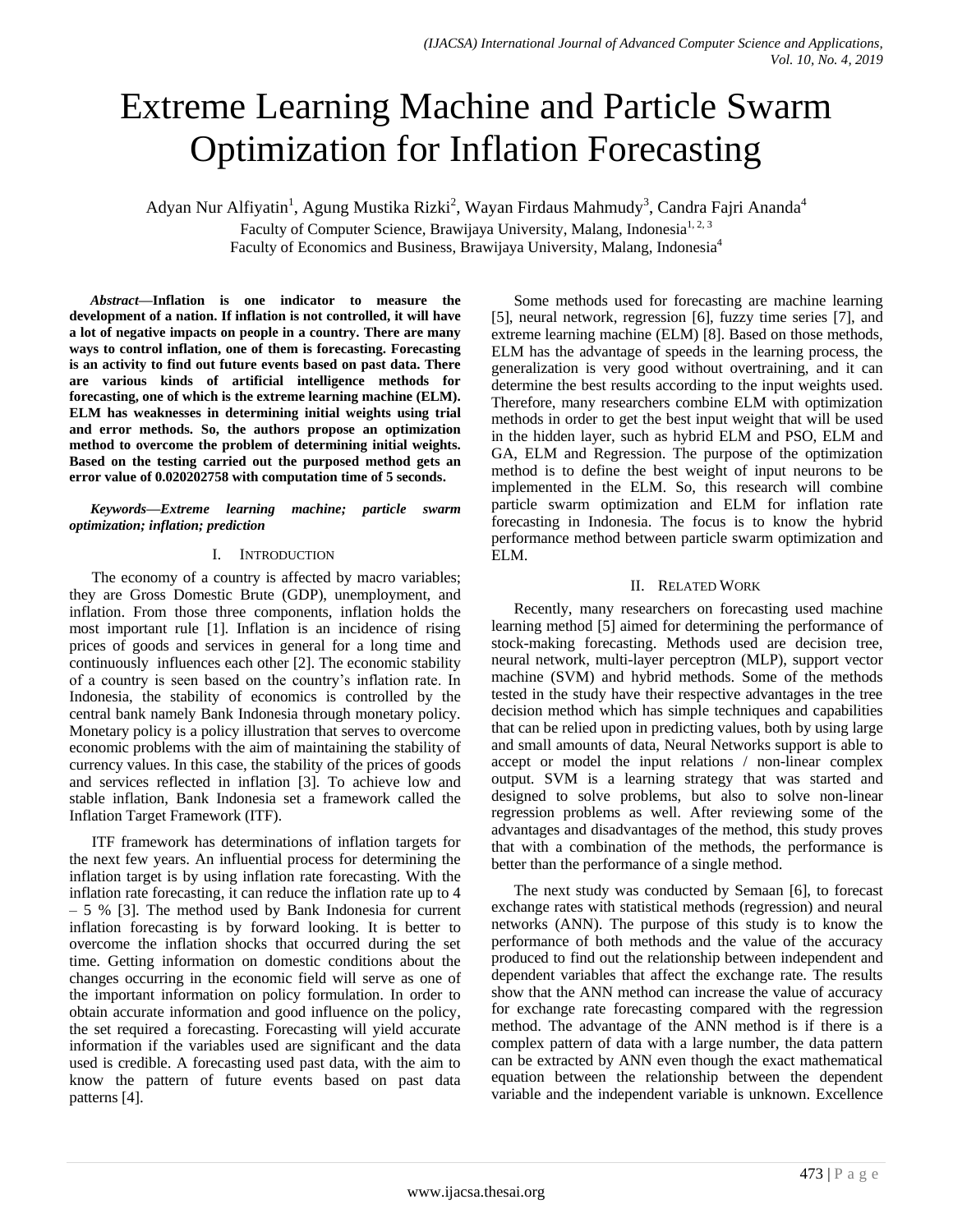as well as weakness of ANN can be overcome by the addition of regression methods due to the ability of regression methods that can tell the mathematical equations between the relationship of dependent and independent variables accordingly.

Other research conducted by Huarng and Yu [9] is about the combination of fuzzy time series and backpropagation for stock forecasting. This study aims to compare the performance between conventional fuzzy time series with a combination of fuzzy time series and backpropagation. Fuzzy time series is used for forecasting unidentified patterns while backpropagation is suitable for solving problems which patterns are identified. So that if these two methods are combined, the results will be better than using single method only. And it proved from this study that the combined method can work better for forecasting on known and unknown patterns, therefore this method outperforms the basic model of conventional fuzzy time series.

Research on inflation rate forecasting is also carried out by Sari [10] [11] uses time series data on consumer price index, money supply, BI rate, exchange rate and inflation rate with the backpropagation method shows that the involvement of external factors for forecasting the inflation rate is very influential on the results of the accuracy. Further research is carried out by Anggodo [12] using additional data with the same parameters gets better results because it uses a combined method between neural network and optimization.

Based on some previous researches, it shows that artificial neural network method gets higher accuracy value in comparison with statistical method, and if artificial neural network is combined with other method, then the method performance will be improved. In this research, the proposed method will be hybrid of artificial neural network, namely Extreme Learning Machine (ELM). The optimization using particle swarm optimization to define the forecasting performance is calculated using root mean square error (RMSE). This research highlights the addition of parameters are credit value and asset value to forecast the inflation rate and it is expected that combined neural network and optimization methods will get the best results compared to previous studies [10]–[12].

## III. DATA SET

In this study, data were obtained from Bank Indonesia [13] and Badan Pusat Statistics (BPS). Records of data used were from January 2005 to December 2017. The parameters are using historical data with time series analysis (b-1, b-2, b-3). b-1 represents the previous month's parameter, b-2 represents the previous 2 months and b-3 represents the previous three months. This study also used several external factors that influence the inflation rate such as CPI, BI rate, money supply, exchange rate, credit value and asset value. Parameters are used as input variable for inflation rate forecasting while the output variables are the inflation forecasting rate in Indonesia.

# IV. PARTICLE SWARM OPTIMIZATION (PSO)

PSO is used to optimize input weights in ELM so that the generation of weight in ELM is not randomly made. The use of Hybrid PSO-Elm aims to obtain optimal weight within minimal time. Particle Swarm Optimization proposed by Kennedy and Eberhart (1995) adopted the behaviour of a flock of birds. The solution to the PSO is called "particle". The PSO stage starts from the position initialization randomly, updates the speed, updates the Pbest value and the Gbest value, and fitness calculation. Pbest (Personal Best) is the optimal value determined by the particle itself while Gbest (Global Best) is the best value of a group from PBest [14]. For more details, it can be seen in Fig. 1 (pseudo code) below:

| Begin                                                                                                                            |  |  |  |  |  |
|----------------------------------------------------------------------------------------------------------------------------------|--|--|--|--|--|
| $t = 0$                                                                                                                          |  |  |  |  |  |
| initialization position particle $(x^{t_{i,j}})$ , velocity $(v^{t_{i,j}})$ , Pbest <sup>t</sup> <sub>ij</sub> = $x^{t_{i,j}}$ , |  |  |  |  |  |
| calculate fitness of particles, Gbestt <sub>a.i</sub>                                                                            |  |  |  |  |  |
| l do                                                                                                                             |  |  |  |  |  |
| $t = t + 1$                                                                                                                      |  |  |  |  |  |
| update velocity $v_{i,i}$ (t)                                                                                                    |  |  |  |  |  |
| update position $x_{i,i}$ (t)                                                                                                    |  |  |  |  |  |
| calculate fitness of each particles                                                                                              |  |  |  |  |  |
| update Pbest <sub>i.<sup>1</sup></sub> (t) and Gbest <sub>a.1</sub> (t)                                                          |  |  |  |  |  |
| while (not a stop condition)                                                                                                     |  |  |  |  |  |
| l end                                                                                                                            |  |  |  |  |  |

Fig. 1. Pseudo Code of Particle Swarm Optimization.

The equation used to update velocity (1) and update position (2):

$$
v_{i,j}^{t+1} = w \cdot v_{i,j}^t + c_1 r_1 (Pbest_{i,j}^t - x_{i,j}^t) + c_2 r_2 (Gbest_{g,j}^t - x_{i,j}^t) \tag{1}
$$

$$
x_{i,j}^{t+1} = x_{i,j}^t + v_{i,j}^{t+1}
$$
 (2)

## V. EXTREME LEARNING MACHINE (ELM)

This method was introduced by Huang, et al. [9]. ELM is feed forward neural network concept that Single Hidden Layer Feedforward Neural Networks (SLFNs) because ELM has only one hidden layer on its network architecture. ELM is designed to overcome the weakness of previous neural networks in the speed learning process. With the selection of parameters such as input, weight and hidden bias randomly so the performance from learning speed at the ELM is faster than another neural network method, ELM gets good generalization performance without overtraining problems*.* Step by step in the ELM process, there are:

## *A. Data Normalization*

Data normalization was a process of changing the form of data into a more specific value in the limit value 0-1. The aim was to adjust the input data to the output data. Equation (3) showed the normalization of function.

$$
v' = \frac{v}{\max v} \tag{3}
$$

 $v^{\wedge'}$  = New data

 $v =$ Actual data

max  $v =$  the maximum value of the actual data of each parameter.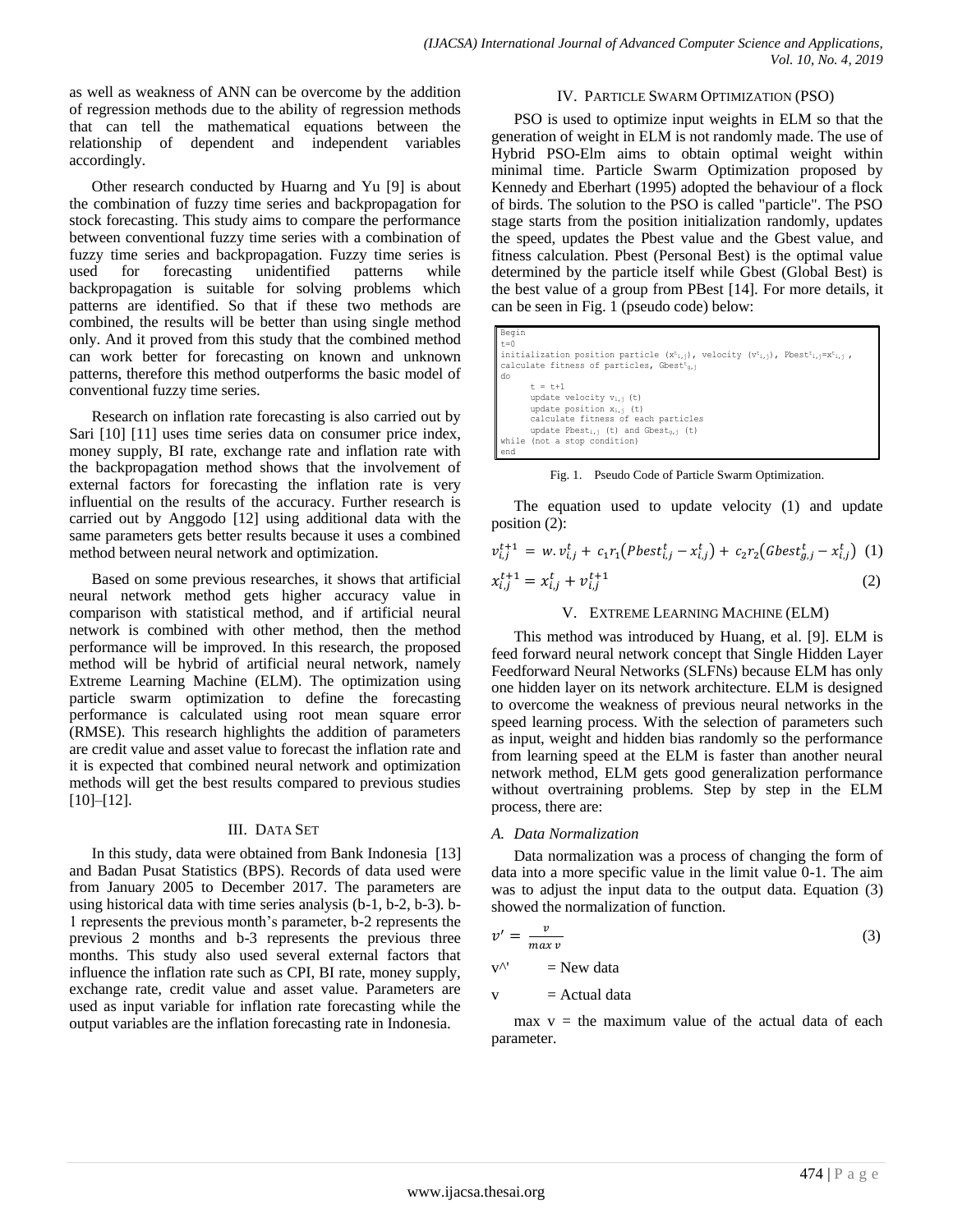# *B. Training Process*

This process aims to conduct training using train data. With this process, an optimal weight value will be obtained. Steps in the training process are as follows [15]:

- Determine matric  $W_{mn}$  randomly as weight input within range [0,1], in the form of array sizes m (number of hidden neurons) x n (number of input neurons). Then it makes another random value for the bias matrix b within range  $[0,1]$  in size 1 x (number of hidden neurons).
- Calculate the value of the hidden layer matrix output with equation (4). Calculation of b (ones( $i_{train}$ , 1),) multiplies the matrix let as much as the amount of training data.

$$
H = \frac{1}{1 + \exp\left(-\left(x_{train} w^T + b\left(ones(i_{train}, 1), j\right)\right)\right)}
$$
(4)

where:

 $H =$  the hidden layer output matrix

 $x_{\text{train}}$  = the input matrix on normalized training data

$$
wT
$$
 = the matrix transpose of weights

 $i_{\text{train}}$  = the number of training data

 $b =$  the bias matrix

• Calculate  $\beta$  as the output weights by using the equation (5) that  $H^+$  or Moore-Penrose Pseudo Invers matrix can be calculated by equation (6).

$$
\beta = H^+t \tag{5}
$$

$$
H^+ = (H^{\mathrm{T}} H)^{-1} H^{\mathrm{T}} \tag{6}
$$

where:

 $\beta$  = the output weight matrix

*H <sup>+</sup>* = the Moore-Penrose Pseudo Invers matrix from matrix H

 $t =$  the target matrix

- $H =$  the hidden layer output matrix
	- Calculate the output by using the equation (7).

 $Y = H \beta$  (7)

where:

 $Y =$  predicted result

 $H = h$ idden layer output matrix

$$
\beta = output weight matrix
$$

*C. Testing Process*

After the training process, the testing process was done by using the test data. It aims to test the results of training, so it can know the accuracy of the system. Steps are shown as follows [15]:

- Determine  $W_{mn}$  b and  $\beta$  value from training process.
- Calculate the value of the output matrix on the hidden layer using equation (8). The calculation of b  $(ones(i<sub>train</sub>,1))$ , is to multiply the bias matrix by the number of test data.

$$
H = \frac{1}{1 + \exp(- (x_{test} w^T + b \ (ones(i_{test}, 1),)))}
$$
(8)

where:

 $H = \text{hidden layer output matrix}$ 

 $x<sub>test</sub>$  = input matrix on test data that had been normalized

w T = matrix transpose of weights

 $i<sub>test</sub>$  = number of test data

 $b = bias matrix$ 

- Calculate the output value by using equation (7).
- Denormalization of predicted results using equation (10).
- Calculate the evaluation value using equation (9).

$$
RMSE = \sqrt{\sum_{i=1}^{n} \frac{(actual\ data_i) - (predicted\ data_i)^2}{n}}
$$
(9)

# *D. Data Denormalization*

This process served to return the normalized value to the original value. Equation (10) shows data denormalization process:

$$
v' = \frac{v}{\max v} \tag{10}
$$

 $v'$  $=$  New data

 $v =$ Present data

 $max v =$  the maximum value of the actual data of each parameter

## VI. PROPOSED METHOD

The method used for inflation forecasting is PSO-ELM. PSO was used for weight optimization to obtain optimal input values to be used in ELM. Furthermore, the forecasting process will be carried out by the ELM method. The fitness formula that will be used in the equation (11) is as follows:

$$
fitness = \frac{1}{1 + RMSE} \tag{11}
$$

The initial process of the system is the initialization of particles at PSO, particles randomly generated between 0-1 in the form of real code numbers. These particles are used as weights from the input layer to the hidden layer. Then calculate the value of fitness based on equation (11). After knowing the fitness value then determined the value of PBest and Gbest, after that updates the velocity, then updates the position and calculates fitness again. After obtaining the optimal weighting value, ELM method testing is done, and the inflation forecasting results were based on the ELM method. For more details, see in Fig. 2.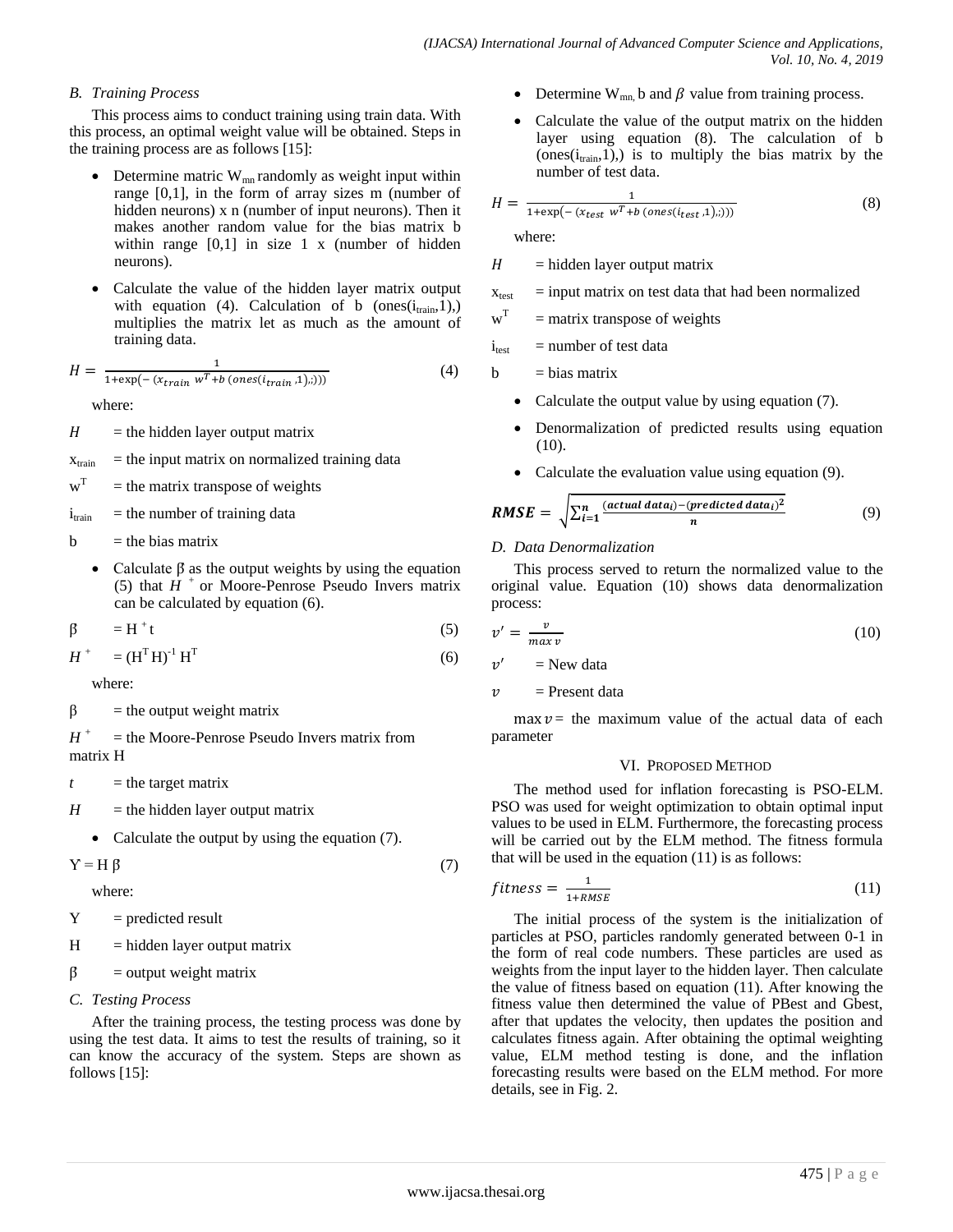

Fig. 2. Process PSO-ELM for Inflation Forecasting.

#### VII.EXPERIMENT AND RESULT

In forecasting the inflation rate using PSO and ELM, several tests were conducted which included particle testing, iteration testing, inertia weight, and testing the number of neurons in the hidden layer.

First tested object is particles number. It is to determine the optimal number of particles to get the maximum solution. The range of values used starts from 10-150 in multiples of 10. The range used is small because the PSO is good for searching narrow areas [16]. Other parameters use 100 iterations, inertia weight 0.6, and acceleration coefficients  $(c1) = 2$  and  $c2 = 1$ .



Fig. 3. Particle Chart Test.

In Fig. 3, it shows that there is a significant decrease in fitness value at the number of particles 40, then fluctuates to the number of particles 150. However, the number of particles 100 and 110 get the best fitness value with values of 0.018301364 and 0.01800025 with computation times are 9 and 10 seconds. So that in this test, the best number of particles is set at 110 with a computing value of 10 seconds. This is because the number of particles gives candidates more and varied solutions so that the search for the best solution can be done more thoroughly [16].

The next testing is the number of iterations. It is done to find out the relationship between the number of iterations and fitness values. Values are tested from 10 to 200 in multiples of 10. Other parameters use 110 on the number of particles, inertia weight 0.6, and acceleration coefficients  $(c1) = 2$  and  $c2$  $= 1$ .

Fig. 4 shows that the best fitness value occurs in the number of iterations 110 of 0.023886. After that, between 120 and 200 the number of iterations fluctuates which form the same pattern with the greater fitness value. Therefore, this test sets the number of iterations 110 to be used in the next parameter.

Third testing is the inertia weight testing. It is used to produce the best weight to obtain optimal prediction results. This inertia weight testing starts from 0 to 1 with an addition of 0.1 and is done 6 times [14]. Fig. 5 shows the graph of the test results.



Fig. 4. Iteration Chart Test.



Fig. 5. Inertia Weight Chart of Testing.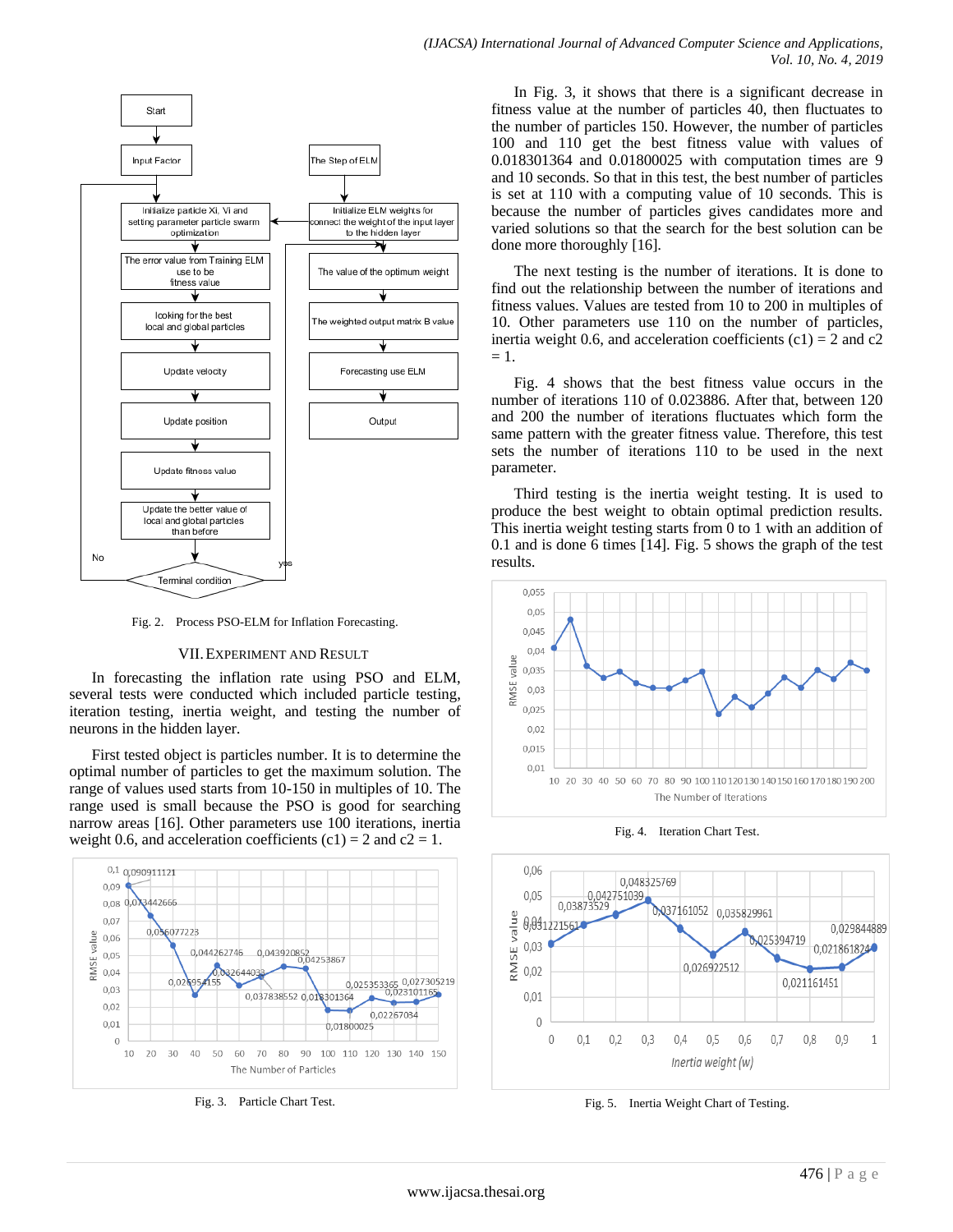Fig. 5 shows that the best fitness value of the value 0.8 with RMSE is 0.021161451. In a research conducted by Ratnavera [17], the best w value is above 0.5 and less than 1, because if w is more than 1, it will cause the particles in the PSO to be unstable due to uncontrolled speed produced. And it is proved in this study that when the value of w is 1 the RMSE value increases and it is higher than the value of 0.9.

Fourth tested object is Acceleration Coefficient. This Acceleration Coefficient test aims to determine the extent to which particles move in one iteration. This test is done by using the same combination of values and different between the range of values 1-4. Based on the book written by Cholissodin & Riyandani [18], the optimal value for the acceleration coefficient is stated in the range of values.

Fig. 6 shows that the best combination acceleration values occur in c1 and c2 worth 2 with the RMSE value of 0.020203. The values of c1 and c2 influence the motion direction of a particle whether towards local best or global best. In order to obtain optimal results, the two parameters' values between c1 and c2 are not dominant or at least close to balance, so that the particle movement route can be in accordance with the right portion to get the optimal solution [17].

The last testing is the number of neurons in the hidden layer. This test used the number of neurons, which is 3,5 and 7. This amount is based on research [19] assume that the more number of neurons used, the more complex in determining the weight of neurons and the computing requires quite long time.

Fig. 7 shows that the error value decreases and the computing time needed is too long on adding the number of neurons. Hence, in this study, the number of neurons used was 3 neurons.

Based on all tests that have been carried out on each parameter, the authors set the architecture on PSO-ELM for forecasting the inflation rate with optimal results using 100 particles, 110 iterations, inertia weight  $= 0.8$ , acceleration coefficient  $= 2$  and the number of neurons in the hidden layer are 3 neurons that took 9 seconds in computing time.

After the architecture is set to obtain optimal results, then the comparison between the other methods is is carried out. The other methods are the backpropagation, ELM, and GA-ELM method. Table I shows the results of the comparison method.



Fig. 6. Acceleration Coefficient Chart of Testing



Fig. 7. The Number of Neurons Testing.

TABLE I. COMPARISON OF METHODS

| Methods     | Number of<br>Hidden | Iteratio<br>n | <b>RMSE</b>     | <b>Computation Time</b>   |
|-------------|---------------------|---------------|-----------------|---------------------------|
| Backpro     | 70                  | 900           | 1.1603582       | 5 second                  |
| <b>ELM</b>  | 20                  |               | 0.0202008       | $0$ second                |
| GA-<br>ELM  |                     | 300           | 0.013811        | 228 minutes 10<br>seconds |
| PSO-<br>ELM | 3                   | 100           | 0.0202027<br>58 | 5 second                  |

Table I shows that the results of four methods had very significant computation time between backpropagation, ELM, Hybrid GA-ELM and Hybrid PSO-ELM. The method that has the longest computation time is the hybrid of  $GA-ELM = 228$ minutes 10 seconds, followed by backpropagation and hybrid  $PSO-ELM = 5$  seconds, and the fastest is  $ELM = 0$  seconds computation time.

Although backpropagation and PSO-ELM has the same computational time, backpropagation takes higher error value than hybrid PSO-ELM. Therefore, the PSO method can help the ELM method in decreasing the error value generated for predictions.

The case is different between ELM and PSO-ELM where ELM requires a shorter computational time than the PSO-ELM method (5 seconds). However, it is not a problem in system performance because the resulting error is relatively the same.

## VIII. CONCLUSION

Based on the tests that have been executed, it is confirmed that the performance between the single ELM and Hybrid PSO-ELM methods has the same performance, proved by the difference in error values of 0.0000019. Thus, both methods are very relevant for solving forecasting problems.

The performance of the proposed method will be more optimal if the researcher uses more data to solve more complex problems. For further research, it can increase the PSO method to obtain the same time computing value with a single ELM method.